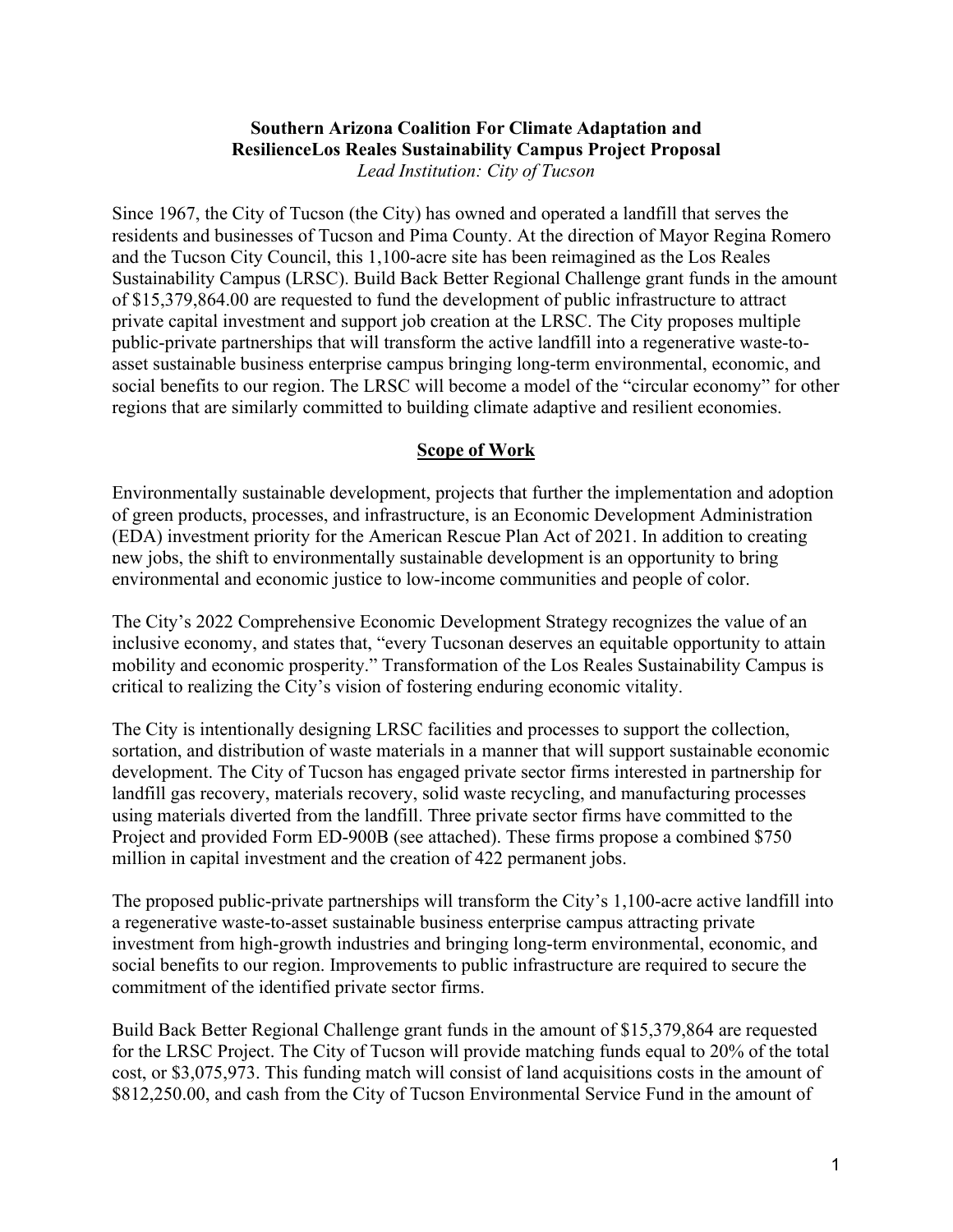\$2,260,723. The requested funds will result in timely completion of the following public infrastructure improvements on, and adjacent to, the LRSC:

- Material Recovery Facility (MRF) shovel-ready development site;
- Ancillary material processing and manufacturing shovel-ready development sites; and
- Roadway and utility improvements at the intersection of Craycroft and Los Reales Road.

Leveraging the City's IGA with the University of Arizona Compost Cats, a state-of-the-art green waste processor will be purchased to scale their operations from 17 commercial customers, which results in 166.75 tons of food waste diverted, to more than 200 customers which will allow the diversion of approximately 2,000 tons of food waste, reducing greenhouse gas emissions and enabling more businesses to achieve carbon neutrality.

The feasibility of the Project has been examined by a diverse team of qualified professionals and is detailed in the attached Preliminary Engineering Report (PER). The substantial investment in the feasibility studies has allowed the City to determine with confidence that the projects being proposed will be completed within 36-months and meet all EDA investment criteria.

# **Our Region**

**Primary Service Area:** City of Tucson / Tucson Metropolitan Statistical Area **Population:** 1,044,675 **County, FIPS:** Pima County, 04019

**Cities and Suburbs Included (secondary service areas):** Oro Valley, Marana, Sahuarita, City of South Tucson, Casa Adobes, Catalina Foothills, Flowing Wells, Midvale Park, Tanque Verde,Tortolita, Vail, Benson, Catalina, Oracle, and Green Valley

**Congressional Districts:** AZ-002, AZ-003

## **Tucson Metropolitan Statistical Area**

In 2019, Tucson, AZ had a population of 1.05M people with a median age of 38.9 and a medianhousehold income of \$56,169. Between 2018 and 2019 the population of Tucson, AZ grew from1.04M to 1.05M, a 0.79% increase and its median household income grew from \$53,464 to \$56,169, a 5.06% increase. The median household income for the Tucson MSA, \$56,169.00, is nearly \$10,000 less than the national average and below the average for the State of Arizona. When compared to 11 western MSAs, Tucson ranked near the bottom, with only El Paso, Texas ranking lower.

The five largest ethnic groups in Tucson, AZ are White (Non-Hispanic) (51.1%), White (Hispanic)(24.8%), Other (Hispanic) (7.82%), Black or African American (Non-Hispanic) (3.35%), and Two+ (Hispanic) (3.3%).

The economy of Tucson, AZ employs 465k people. The largest industries in Tucson, AZ are Health Care & Social Assistance (71,140 people), Retail Trade (52,426 people), and EducationalServices (51,528 people), and the highest paying industries are Utilities (\$74,777), Mining, Quarrying, & Oil & Gas Extraction (\$72,111), and Agriculture, Forestry, Fishing & Hunting, & Mining (\$62,200).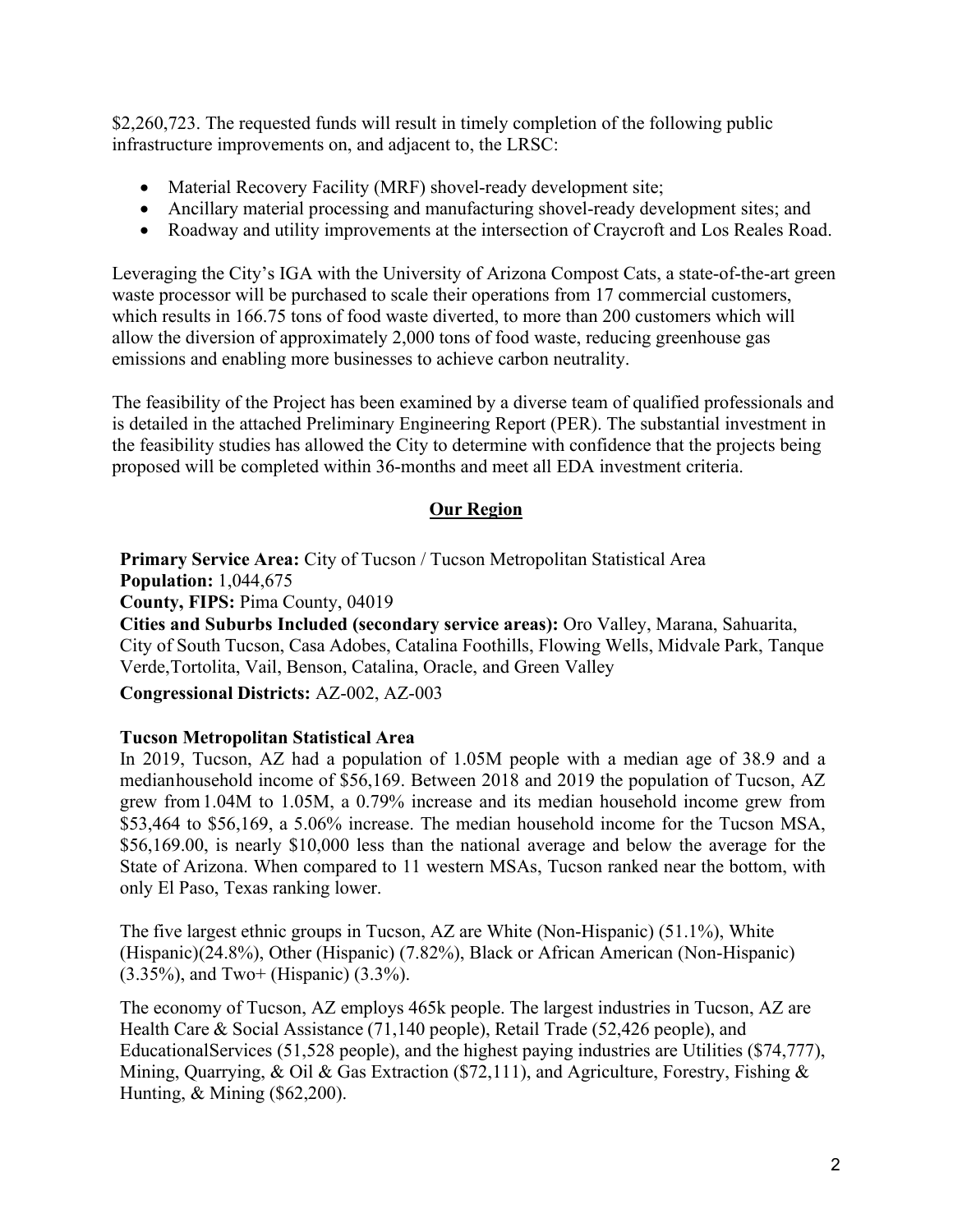#### **CEDS**

The Southern Arizona Coalition for Climate Adaptation and Resilience was developed in alignment with Comprehensive Economic Development Strategies adopted by Coalition Members and their respective government agencies. Tucson's 2022 Economic Development Strategy has five goals: 1) Grow Tucson's existing and small businesses to foster economic resiliency; 2) Attract investment to diversify Tucson's economy; 3) Bolster Tucson's entrepreneurial ecosystem; 4) Support economic mobility and wealth creation for all Tucsonans; and 5) Enhance Tucson's brand for investment, capital, and talent.

Tucson's bold, inviting, and distinctive culture inspires creativity, ignites discovery, and fostersenduring economic vitality. Tucson values *an inclusive economy* that works for everyone, *a living laboratory* that embraces change that is people-first, climate-focused and future-defining,*robust entrepreneurship and innovation* by investing in entrepreneurs who solve tomorrow's challenges, and *pride of place* as Tucson proudly celebrates its multicultural heritage, arts, and culture. The Los Reales Sustainability Campus project aligns with these values and will help the City achieve the goals set out in the CEDS.

#### **Proposed Solution**

The COVID-19 pandemic has taught us that reliance on critical supplies which are manufactured offshore, present not only an economic vulnerability but a national security one. The Biden Administration, recognizing this importance, has announced a bolstering of the Buy America Act, requiring all goods purchased through federal spending have 75% of their parts manufactured here in the United States. The City's public-private partnerships at the LRSC will result in the domestic production of high-value manufacturing inputs that will help American manufacturing firms meet requirements of the Buy America Act.

The COVID-19 pandemic and lockdowns had a significant impact on Tucson's economy. Tucson still has not recovered from the jobs lost, currently the City lags the rest of the state with just 78% of jobs lost recovered through October 2021. Further, supply chain issues exert ongoingpressure on Tucson businesses as well as those in the greater Southern Arizona region. These challenges for our region demand innovative solutions. The City needs to create wellpaying quality jobs, that address the challenges of our changing climate, while offering equitable opportunities for all members of our community.

Increasing regional equitable collaboration is at the heart of the BBBRC and EDA support will allow the City to scale-up operations of the University of Arizona Compost Cats through the purchase of a green waste processor. Our partners in the workforce development component willhave opportunities to partner with new manufacturing firms, while the composting soil will be distributed to regional farms including the Tohono O'odham San Xavier Co-Op farm. Our partners in the sustainable food entrepreneur program will have the opportunity to meet their sustainability goals through our increased food-waste processing facilities, and with EDA funding, Phase 2 of the LRSC will be able to proceed, allowing for a methane cleanup facility.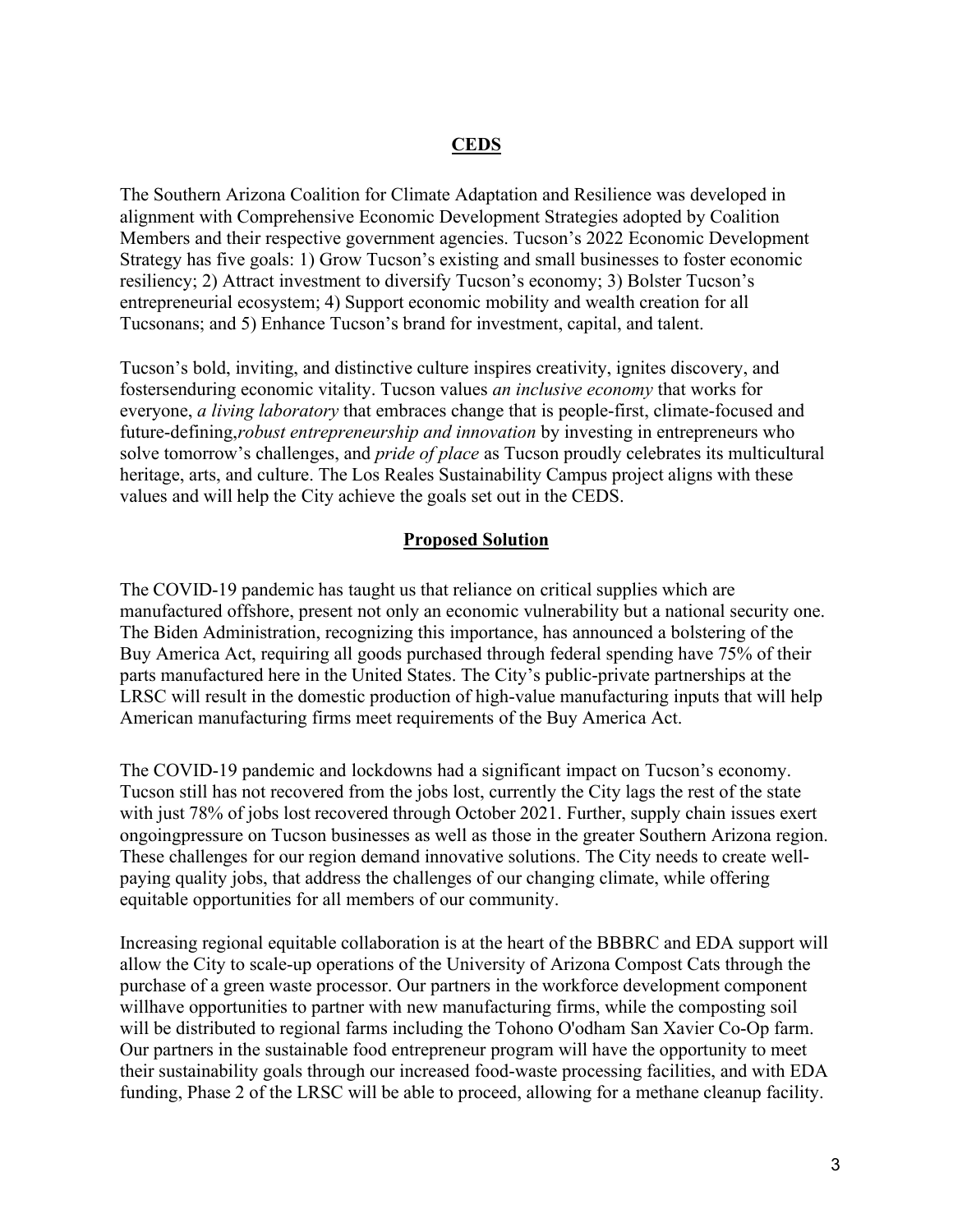**EDA Recovery and Resilience Priorities:** The strategic investments being made at LRSC willcatalyze the attraction of new green manufacturing facilities. The creation of hundreds of greenjobs will establish a diverse constellation of opportunities for future entrepreneurs in the sustainable space who will launch next-gen businesses transforming the region's waste stream into sustainable assets, increasing GDP, while simultaneously lowering carbon emissions, and increasing economic vitality, pluralism, and resiliency.

*Quality Jobs:* For all EDA grant-funded construction costs within its jurisdiction, the City of Tucson will give preference to local contractors who employ union workers, pay Davis-Bacon prevailing wages, properly classify employees as "employee" rather than "independent contractor," and treat them accordingly for the purpose of minimum wage, overtime, worker's compensation, insurance coverage, and all relevant taxes.

*Equity:* The LRSC ensures equity through reducing harmful GHG, providing jobs and future opportunities for entrepreneurs coming out of our Coalition partners programming.

*Workforce Development:* through our on-site internship program with UArizona Compost Cats, and in partnership with Pima Community College and Arizona Western College workforce training programs.

*Manufacturing:* The creation of shovel-ready development sites creates opportunity for the City to partner with manufacturing firms to increase supply chain capacity and resilience.

*Exports:* Expanding trade with our regional partners in Mexico.

*Technology-Based Economic Development:* the establishment of high- value regenerative technological economic development production techniques, all while being sustainable and reducing demands on our regional ecosystem.

## **Partners and Program Outreach**

LRSC anticipates several opportunities to obtain input and develop working relationships withadjacent neighbors as well as related sustainability focused businesses that may locate near theSustainability Campus:

- LRSC Stakeholder Meetings for Design Input
	- Current Landfill Customers
	- Non-Profit Sustainability Partners
	- Sustainability Businesses interested in Commercial Pads
- LRSC Agreement with Operator of Materials Recycling Facility
- Development Services Public Meetings required during Development Plan Review

Current Landfill Customers: Current customers of LRSC, including City of Tucson and commercial haulers, recycling haulers, landscape and small business self-haulers, and construction businesses. The purpose of the meetings will be to gain insight into what will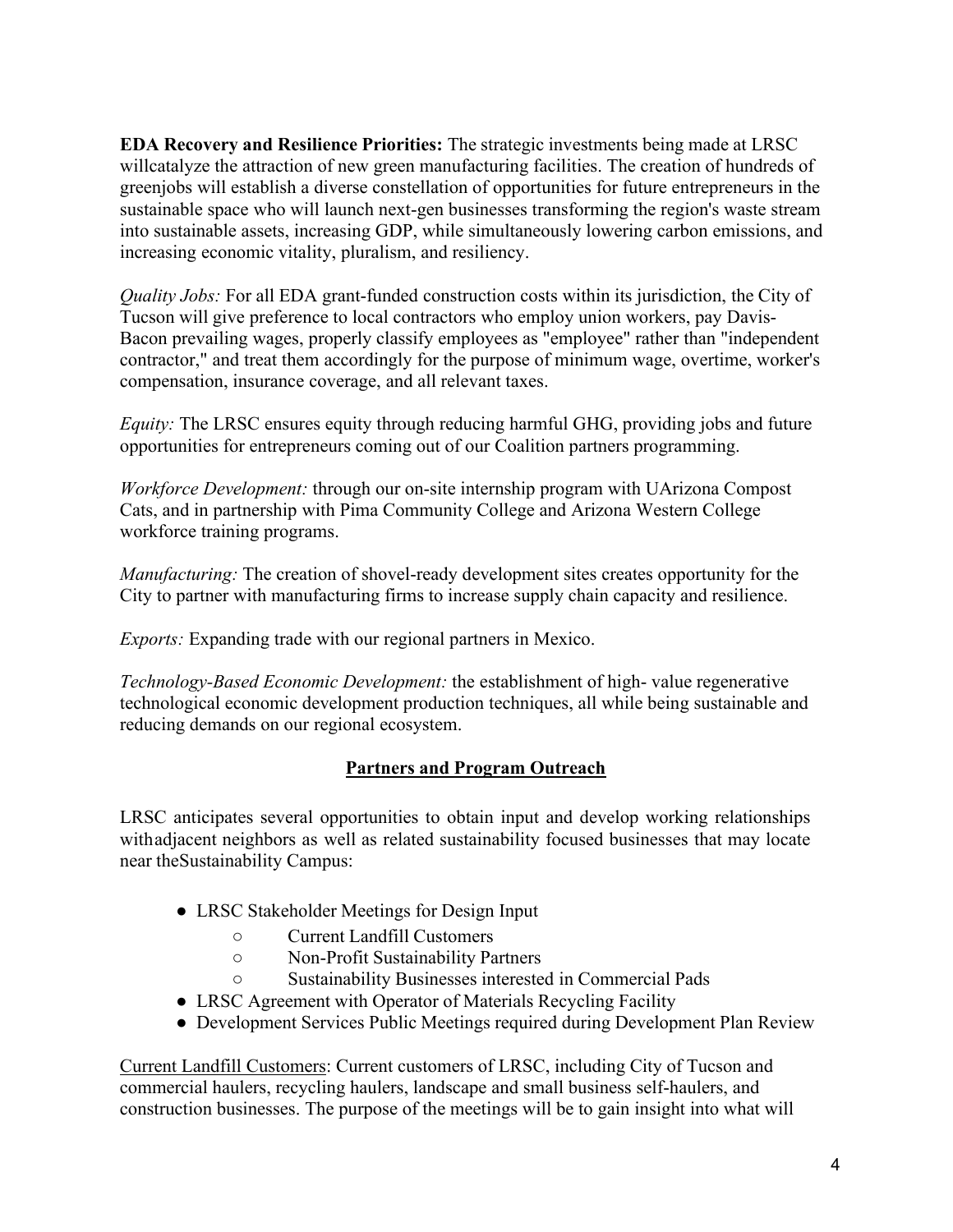increase diversion of waste from the landfill and promote recycling, composting, and other sustainable practices. LRSC has conducted similar meetings to gain critical information during prior projects at the campus.

Non-Profit Sustainability Partners: LRSC is developing relationships with members of the Tucson community who are promoting sustainable practices, including University of Arizona Compost Cats and Tucson Clean and Beautiful. Tucson Clean and Beautiful is non-profit emphasizing personal action in recycling and waste reduction, land stewardship, urban forestry,and beautification. They will participate in the developing trees and landscape for the campus.

Sustainability Businesses interested in Commercial Pads: LRSC may also invite existing and potential future businesses to provide input about changes to the intersection at Los Reales & Craycroft, as well as the design of the road that provides access to the proposed commercial pads. Potential occupants of the commercial pads may have specific size and access requirementsthat will make them more likely to relocate to the LRSC.

Operator of Materials Recycling Facility: LRSC will enter into an agreement with a thirdpartycommercial recycler to build and operate the Materials Recycling Facility. The City of Tucsonwill select an operator through a competitive process that will define the agreement, responsibilities, and terms of operation for the facility.

City of Tucson Planning & Development Services Department: The Planning & Development Services Department conducts several meetings for neighboring properties and businesses to review and comment on proposed plans, including impact on traffic, parking, and adjacent properties as a part of the typical Development Plan Project.

## **Outreach and Inclusiveness**

It has been demonstrated that climate change disproportionately affects marginalized communities, including many people of color. Communities of color are disproportionately victimized by environmental hazards and are far more likely to live in areas with heavy pollution and more than half of the people who live close to hazardous waste are people of color.

Mayor Regina Romero and the Tucson City Council have committed to reaching net zero carbon emissions by 2030 and zero waste by 2050, in 2021, the Mayor and Council declared a climate emergency, with a focus on investing in infrastructure to create a sustainable and equitable future.

Build Back Better Regional Challenge grant funds are requested for the LRSC Project to transform the City's 1,100-acre active landfill into a regenerative waste-to-asset sustainable business enterprise campus attracting private investment from high-growth industries and bringing long-term environmental, economic, and social benefits to our region. The future manufacturing facilities will utilize the diverted waste stream to produce sustainable products providing jobs that pay above our region's median average wage and offering opportunities to establish workforce training programs with our Coalition partners. These environmentally